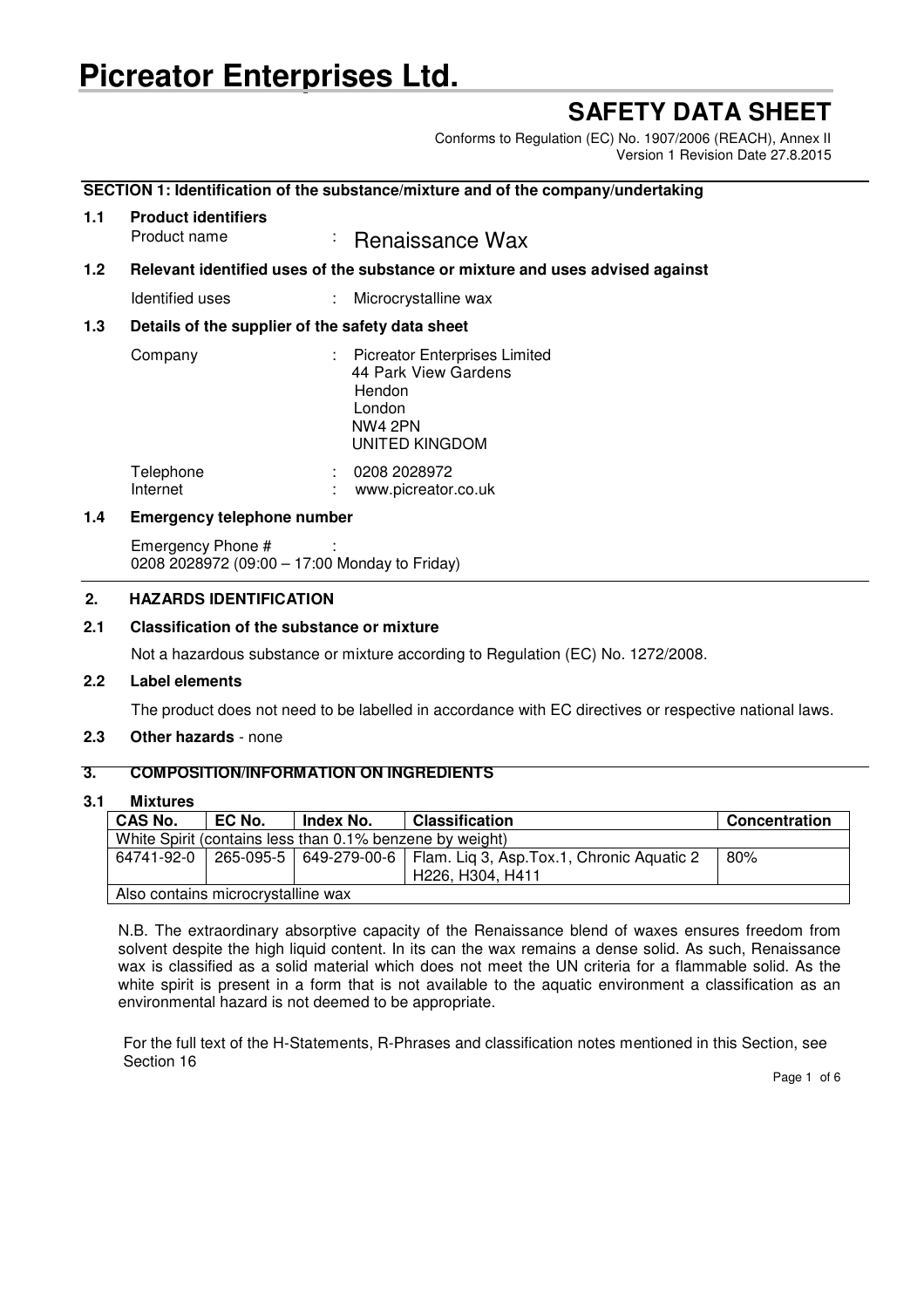## **4. FIRST AID MEASURES**

## **4.1 Description of first aid measures**

#### **If inhaled**

If vapour or mists are breathed in, move person into fresh air. If not breathing, give artificial respiration.

#### **In case of skin contact**

Wash off with soap and plenty of water. If irritation persists seek further medical attention.

#### **In case of eye contact**

Rinse thoroughly with plenty of water for at least 15 minutes and seek further medical attention.

#### **If swallowed**

Never give anything by mouth to an unconscious person. Rinse mouth with water. Seek further medical attention.

#### **4.2 Most important symptoms and effects, both acute and delayed**

To the best of our knowledge, the chemical, physical, and toxicological properties of the mixture have not been thoroughly investigated.

## **4.3 Indication of any immediate medical attention and special treatment needed** No data available.

## **5. FIREFIGHTING MEASURES**

#### **5.1 Extinguishing media**

## **Suitable extinguishing media**

Use media such as alcohol/aqueous foam, dry chemical, or carbon dioxide or water spray/fog which are suitable and appropriate for any surrounding fire. Material is expected to be combustible.

## **5.2 Special hazards arising from the substance or mixture**

Highly dependent on combustion conditions. A complex mixture of dense smoke containing airborne solids, liquids, and gases including carbon monoxide, carbon dioxide, and unidentified organic compounds will be evolved when this material undergoes combustion.

#### **5.3 Advice for firefighters**

Do not breathe decomposition products and fumes. Use approved self-contained breathing apparatus. Wear fire retardant clothing. Do not enter any enclosed or confined fire space without proper protective equipment, including self-contained breathing apparatus Use water spray to cool containers. Use water fog to disperse vapours and leaks that have not ignited. Prevent runoff from fire control from entering waterways. Large fires should only be dealt with by trained personnel.

## **5.4 Further information**

No data available.

## **6. ACCIDENTAL RELEASE MEASURES**

#### **6.1 Personal precautions, protective equipment and emergency procedures**

Use suitable personal protective equipment (refer to Section 8 for details). Avoid breathing vapours or mists. Ensure adequate ventilation.

## **6.2 Environmental precautions**

Prevent further leakage or spillage if safe to do so. Do not let product enter drains or watercourses.

**6.3 Methods and materials for containment and cleaning up** Place contaminated materials in disposable containers and dispose of in a manner consistent with applicable regulations.

## **6.4 Reference to other sections**

For disposal see section 13.

## **7. HANDLING AND STORAGE**

## **7.1 Precautions for safe handling**

Avoid inhalation of vapour. Keep away from sources of ignition.

## **7.2 Conditions for safe storage, including any incompatibilities** Store in cool place. Keep container tightly closed in a dry and well-ventilated place. Containers which are opened must be carefully resealed and kept upright to prevent leakage.

## **7.3 Specific end use(s)**

No data available.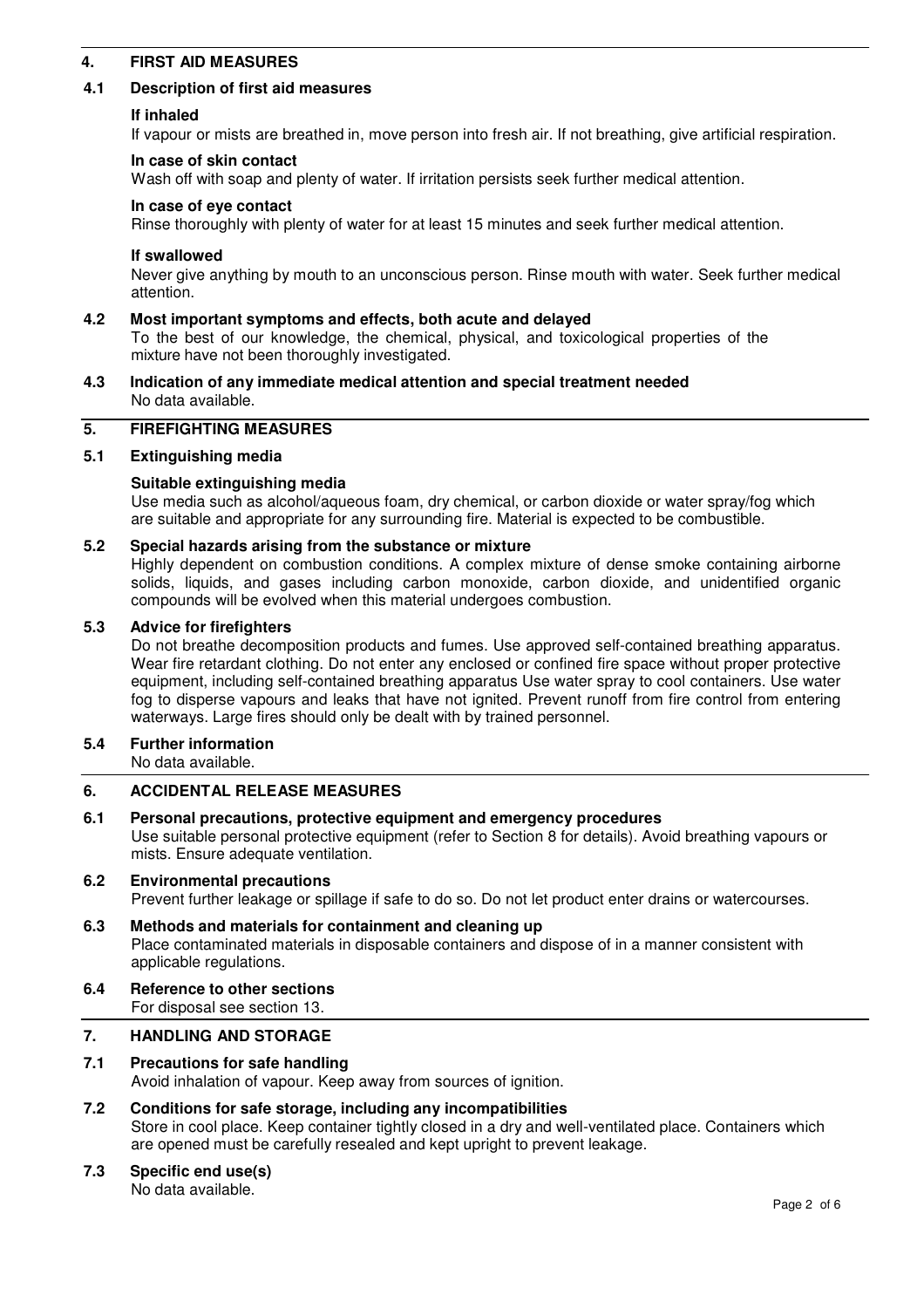## **8. EXPOSURE CONTROLS/PERSONAL PROTECTION**

## **8.1 Control parameters**

## **Components with occupational exposure limits**

| Component           | CAS No.    | Reference period | Exposure<br>Limit | <b>Basis</b>    |
|---------------------|------------|------------------|-------------------|-----------------|
| <b>White Spirit</b> | 64741-92-0 | 8hr TWA          | $500$ mg/m $3$    | Recommended OEL |

## **8.2 Exposure controls**

## **Appropriate engineering controls**

Use in well ventilated areas. Use mechanical ventilation in poorly ventilated areas.

## **Personal protective equipment**

## **Eye/face Protection**

Use equipment for eye protection tested and approved under appropriate standards such as EN 166.

## **Skin Protection**

Handle with gloves. Gloves must be inspected prior to use. Use proper glove removal technique (without touching glove's outer surface) to avoid skin contact with this product. Dispose of contaminated gloves after use in accordance with good practices. Wash and dry hands. The selected protective gloves have to satisfy the specifications of EU Directive 89/686/EEC and the standard EN 374 derived from it. Recommended glove types include Nitrile, Polythene and PVC gloves.

## **Body Protection**

Impervious clothing, the type of protective equipment must be selected according to the concentration and amount of the dangerous substance at the specific workplace.

## **Respiratory Protection**

Where risk assessment in accordance with the hierarchy of controls established within the Chemical Agents Directive shows a requirement for respirators as a means of control use an organic filter type A.

## **9. PHYSICAL AND CHEMICAL PROPERTIES**

## **9.1 Information on basic physical and chemical properties**

|     | a)<br>b) | Appearance<br>Odour                                               | Form: White microcrystalline solid paste<br>Characteristic |
|-----|----------|-------------------------------------------------------------------|------------------------------------------------------------|
|     |          | Odour Threshold                                                   | no data available                                          |
|     | c)       |                                                                   |                                                            |
|     | d)       | рH                                                                | no data available                                          |
|     | e)       | Melting point/freezing<br>point                                   | no data available                                          |
|     | f)       | Initial boiling point and<br>boiling range                        | no data available                                          |
|     | g)       | Flash point                                                       | not applicable                                             |
|     | h)       | Evaporation rate                                                  | no data available                                          |
|     | i)       | Flammability (solid, gas)                                         | Not classified as a flammable solid                        |
|     | j)       | Upper/lower flammability no data available<br>or explosive limits |                                                            |
|     | k)       | Vapour pressure                                                   | no data available                                          |
|     | $\vert$  | Vapour density                                                    | no data available                                          |
|     | m)       | Relative density                                                  | no data available                                          |
|     | n)       | Water solubility                                                  | Insoluble in water                                         |
|     | O)       | Partition coefficient:<br>(n- octanol/water)                      | no data available                                          |
|     | p)       | Auto-ignition temperature no data available                       |                                                            |
|     | q)       | Decomposition<br>temperature                                      | no data available                                          |
|     | r)       | Viscosity                                                         | no data available                                          |
|     | s)       | Explosive properties                                              | None                                                       |
|     | t)       | Oxidizing properties                                              | None                                                       |
| 9.2 |          | Other safety information                                          |                                                            |
|     |          | No data available                                                 |                                                            |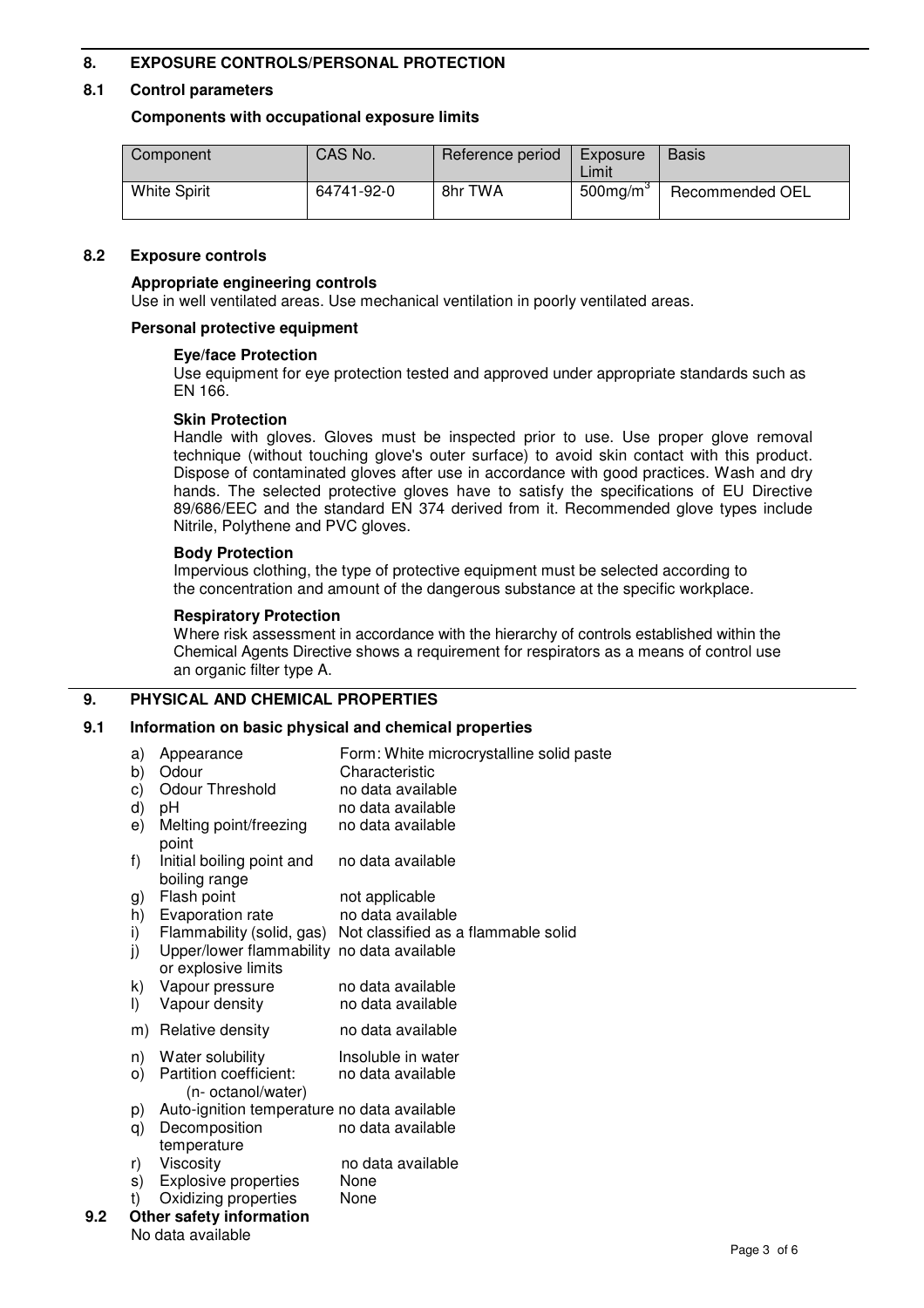## **10. STABILITY AND REACTIVITY**

## **10.1 Reactivity**

No data available on mixture.

## **10.2 Chemical stability** Expected to be Stable at normal temperatures and under recommended storage conditions.

**10.3 Possibility of hazardous reactions** No data available.

## **10.4 Conditions to avoid**

High temperature (>50 °C), sources of ignition & direct sunlight.

- **10.5 Incompatible materials** Strong oxidising agents.
- **10.6 Hazardous decomposition products** No hazardous decomposition products when stored and handled correctly.

## **11. TOXICOLOGICAL INFORMATION**

## **11.1 Information on toxicological effects**

#### **Acute toxicity**

No data available on mixture. Not expected to have any acute toxic effects.

#### **Skin corrosion/irritation**

No data available on mixture. Not expected to cause any acute skin corrosion or irritation.

#### **Serious eye damage/eye irritation**

No data available on mixture. Not expected to cause any acute eye damage or primary irritation; mild reversible eye irritation may be possible following exposure.

#### **Respiratory or skin sensitisation**

No data available on mixture. Not expected to have sensitisation potential.

**Germ cell mutagenicity**

No data available

#### **Carcinogenicity**

IARC: No component of this product present at levels greater than or equal to 0.1% is identified as probable, possible or confirmed human carcinogen by IARC.

## **Reproductive toxicity**

No data available.

## **Specific target organ toxicity - single exposure**

No data available on mixture. Inhalation of significant vapours or mists may cause transient respiratory irritation

#### **Specific target organ toxicity - repeated exposure** No data available

## **Aspiration hazard**

No data available on mixture. Not expected to pose an aspiration hazard.

#### **Potential health effects**

| <b>Inhalation</b> | May be harmful if inhaled. May cause respiratory tract irritation.  |
|-------------------|---------------------------------------------------------------------|
| Ingestion         | May be harmful if swallowed.                                        |
| <b>Skin</b>       | May be harmful if absorbed through skin. May cause skin irritation. |
| <b>Eyes</b>       | May cause eye irritation.                                           |

#### **Signs and Symptoms of Exposure**

To the best of our knowledge, the chemical, physical, and toxicological properties of this mixture have not been thoroughly investigated.

## **Additional Information**

Not available.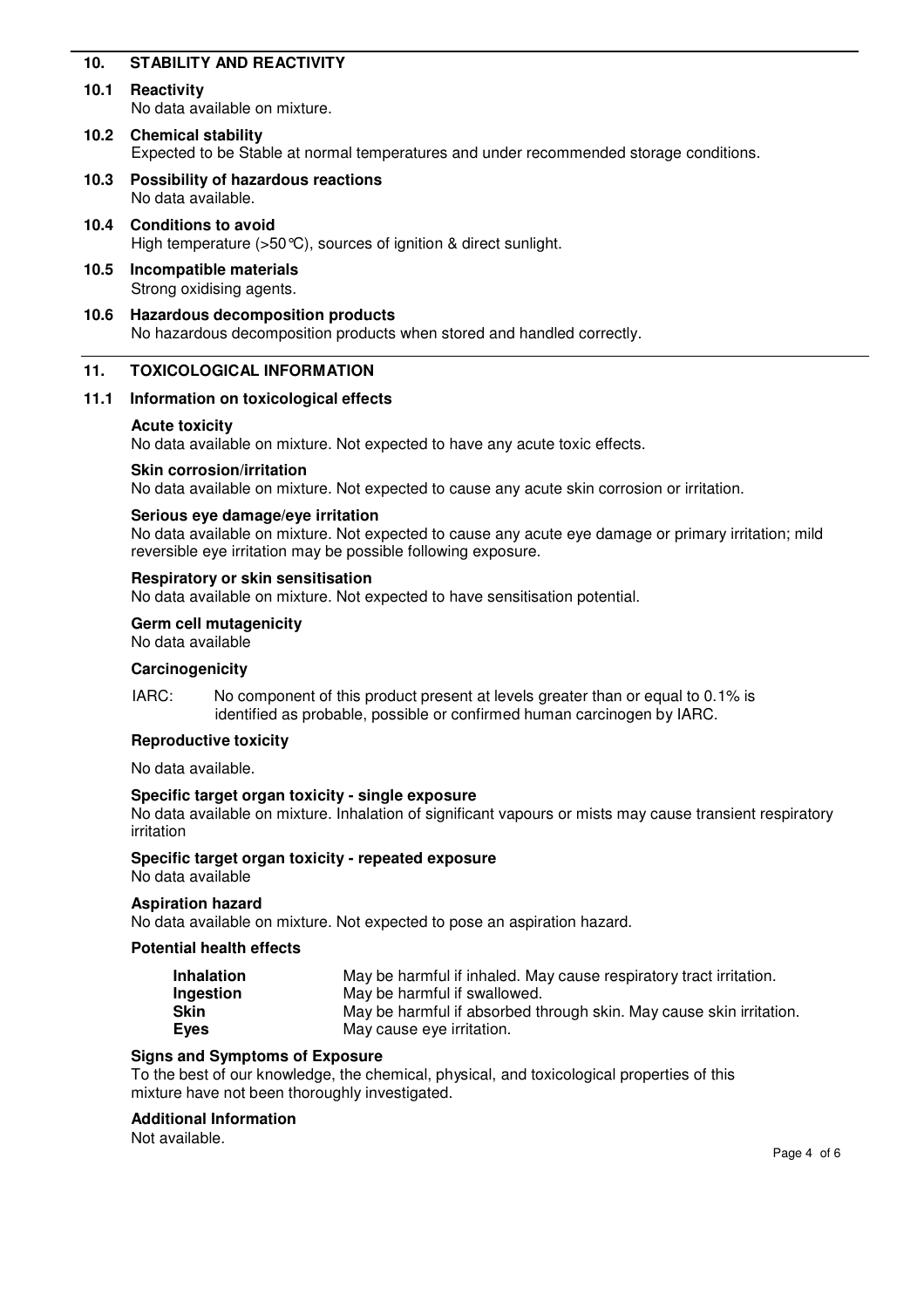## **12. ECOLOGICAL INFORMATION**

## **12.1 Toxicity**

The white spirit solvent component of Renaissance Wax will not leach from the microcrystalline wax and is therefore not considered to be able to contaminate watercourses affecting aquatic toxicity.

## **12.2 Persistence and degradability** Not expected to release persistent components

- **12.3 Bioaccumulative potential** Not expected to bioaccumulate
- **12.4 Mobility in soil** Immobile solid
- **12.5 Results of PBT and vPvB assessment** No data available
- **12.6 Other adverse effects** No data available

## **13. DISPOSAL CONSIDERATIONS**

## **13.1 Waste treatment methods**

## **Product**

Material is not classified as hazardous waste under the Hazardous Waste Regulations 2005 (as amended). Follow supplier's instructions regarding safe methods of disposal. Do not discharge into drains or watercourses without prior approval.

## **Contaminated packaging**

Dispose of as unused product.

## **14. TRANSPORT INFORMATION**

| 14.1 | UN number<br>$ADR/RID: -$       |                                                                                                       | $IMDG: -$                        | IATA: -  |
|------|---------------------------------|-------------------------------------------------------------------------------------------------------|----------------------------------|----------|
| 14.2 | IMDG:<br>IATA:                  | UN proper shipping name<br>ADR/RID: Not dangerous goods<br>Not dangerous goods<br>Not dangerous goods |                                  |          |
| 14.3 | $ADR/RID: -$                    | Transport hazard class(es)                                                                            | $IMDG: -$                        | IATA: -  |
| 14.4 | Packaging group<br>$ADR/RID: -$ |                                                                                                       | $IMDG: -$                        | IATA: -  |
|      | ADR/RID: no                     | 14.5 Environmental hazards                                                                            | <b>IMDG Marine Pollutant: no</b> | IATA: no |
| 14.6 | No data available               | Special precautions for user                                                                          |                                  |          |

## **15. REGULATORY INFORMATION**

This safety datasheet complies with the requirements of Regulation (EC) No. 1907/2006.

## **15.1 Safety, health and environmental regulations/legislation specific for the substance or mixture**

Health & Safety at Work etc. Act 1974 Control of Substances Hazardous to Health Regulations 2002 (as amended) Classification, Labelling and Packaging of Substances and Mixtures Regulations 2008 (as amended) EH40/2005 Workplace Exposure Limits (as amended) Environmental Protection Act 1990 Hazardous Waste Regulations 2005 (as amended)

**15.2 Chemical Safety Assessment**

No data available.